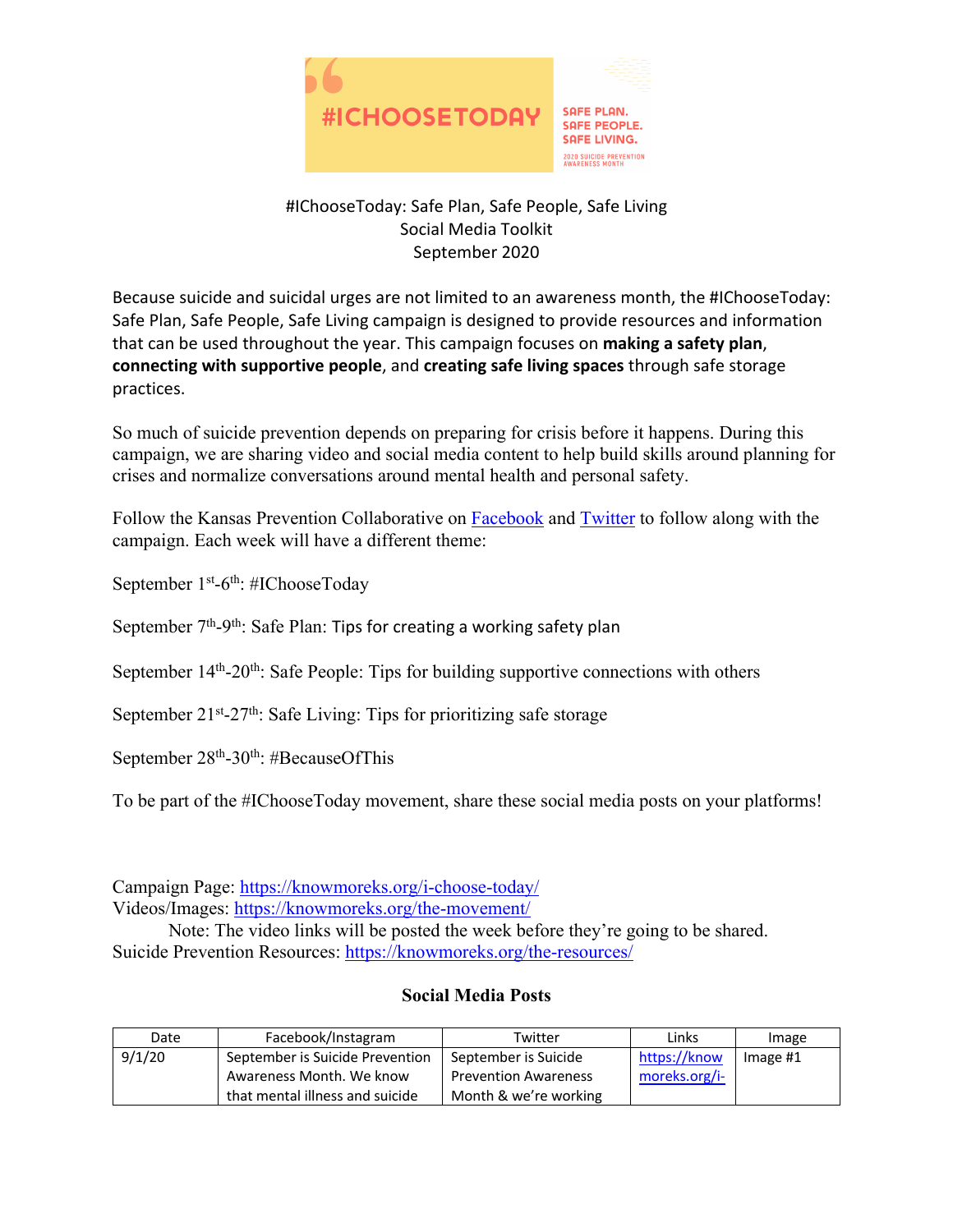|        | need more attention than a one-<br>month campaign. That's why<br>we've joined the #IChooseToday<br>movement. We're working with<br>The Kansas Prevention<br>Collaborative to share tools to<br>help us take care of our own<br>mental health and be supportive<br>of others all year long. Stay<br>tuned to learn how to make a<br>safety plan, connect with<br>supportive people, and create a<br>safe living space through safe<br>storage practices. Will you join<br>the movement? #IChooseToday<br>If you or someone you know is<br>in crisis, call the National Suicide<br>Prevention Lifeline at 1-800-<br>273-8255 or chat with the<br>Lifeline online | with @ksprevention to<br>share tools to help us take<br>care of our own mental<br>health and be supportive<br>of others all year long.<br>#IChooseToday                         | choose-<br>today/                                                                      |          |
|--------|----------------------------------------------------------------------------------------------------------------------------------------------------------------------------------------------------------------------------------------------------------------------------------------------------------------------------------------------------------------------------------------------------------------------------------------------------------------------------------------------------------------------------------------------------------------------------------------------------------------------------------------------------------------|---------------------------------------------------------------------------------------------------------------------------------------------------------------------------------|----------------------------------------------------------------------------------------|----------|
| 9/3/20 | How do you choose today?<br>Share an image of something<br>you're doing to take care of your<br>mental health today and tag five<br>people supportive people to do<br>the same! Together, let's raise<br>awareness for suicide<br>prevention and normalize<br>talking about our mental health!<br>#IChooseToday                                                                                                                                                                                                                                                                                                                                                | Same as Facebook                                                                                                                                                                |                                                                                        | Image #2 |
| 9/4/20 | What gives you hope? Share a<br>photo of something that gave<br>you hope this week and tag five<br>supportive people to do the<br>same! Together, let's share hope<br>and promote open<br>conversations about our mental<br>health. #BecauseOfThis                                                                                                                                                                                                                                                                                                                                                                                                             | Same as Facebook                                                                                                                                                                |                                                                                        | Image #3 |
| 9/7/20 | Suicide is preventable! Did you<br>know that having a safety plan<br>in place can reduce the chances<br>of death by suicide by up 50%?<br>(JAMA Psychiatry)<br>In this video, Meg Fowler of<br>Kansas Suicide Prevention HQ                                                                                                                                                                                                                                                                                                                                                                                                                                    | Suicide is preventable! Did<br>you know that having a<br>safety plan in place can<br>reduce the chances of<br>death by suicide by up<br>50%? (JAMA Psychiatry)<br>#IChooseToday | Link to the<br>Safety Plan<br>$Video -$<br>found here:<br>https://know<br>moreks.org/t | none     |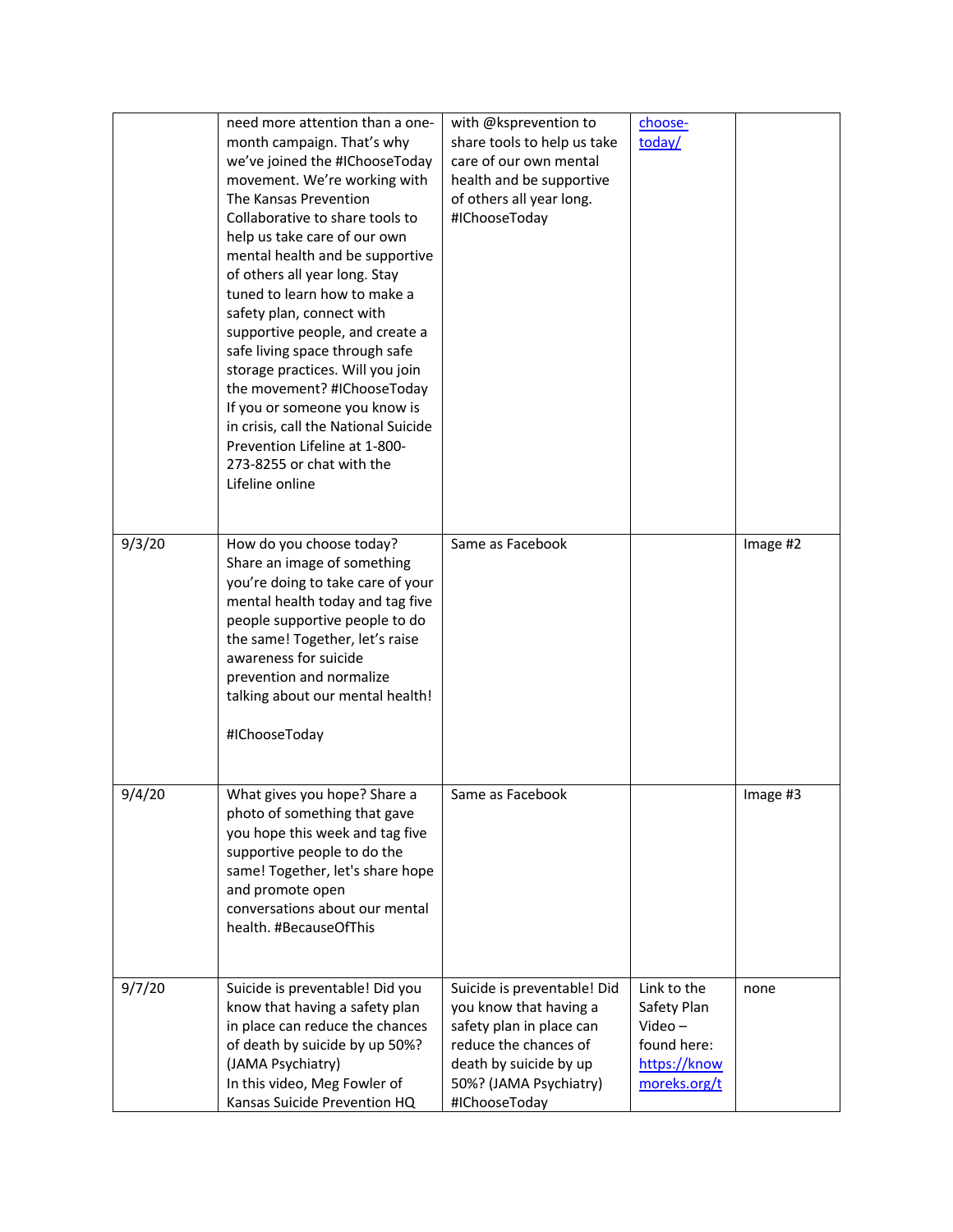|         | talks about safety plans and how<br>they can help.<br>#IChooseToday<br>If you or someone you know is<br>in crisis, call the National Suicide<br>Prevention Lifeline at 1-800-<br>273-8255 or chat with the<br>Lifeline online.                                                                                                                                                                                                                                     | If you or someone you<br>know is in crisis, call 1-800-<br>273-8255.                                                                                                                                                                                  | $he-$<br>movement/                                                                                           |          |
|---------|--------------------------------------------------------------------------------------------------------------------------------------------------------------------------------------------------------------------------------------------------------------------------------------------------------------------------------------------------------------------------------------------------------------------------------------------------------------------|-------------------------------------------------------------------------------------------------------------------------------------------------------------------------------------------------------------------------------------------------------|--------------------------------------------------------------------------------------------------------------|----------|
| 9/8/20  | A safety plan should always be<br>created by the person who will<br>be using it. A good safety plan<br>includes these things:<br>1. Warning Signs<br>2. Internal Coping Strategies<br>3. People and Places that<br><b>Provide Distraction</b><br>4. People to Ask for Help<br>5. Professionals or Agencies to<br><b>Contact During Crisis</b><br>6. Ways to Make the<br><b>Environment Safe</b><br>For more information, check out<br>this video:<br>#IChooseToday | A safety plan should<br>always be created by the<br>person who will be using<br>it. A good safety plan<br>includes things like<br>warning signs and internal<br>coping strategies.<br>For more information,<br>check out this video:<br>#IChooseToday | Link to the<br>Stanley &<br>Brown Video<br>- found here:<br>https://know<br>moreks.org/t<br>he-<br>movement/ | none     |
| 9/10/20 | How do you choose today?<br>Share an image of something<br>you're doing to take care of your<br>mental health today and tag five<br>people supportive people to do<br>the same! Together, let's raise<br>awareness for suicide<br>prevention and normalize<br>talking about our mental health!<br>#IChooseToday                                                                                                                                                    |                                                                                                                                                                                                                                                       |                                                                                                              | Image #2 |
| 9/11/20 | What gives you hope? Share a<br>photo of something that gave<br>you hope this week and tag five<br>supportive people to do the<br>same! Together, let's share hope<br>and promote open<br>conversations about our mental<br>health. #BecauseOfThis                                                                                                                                                                                                                 |                                                                                                                                                                                                                                                       |                                                                                                              | Image #3 |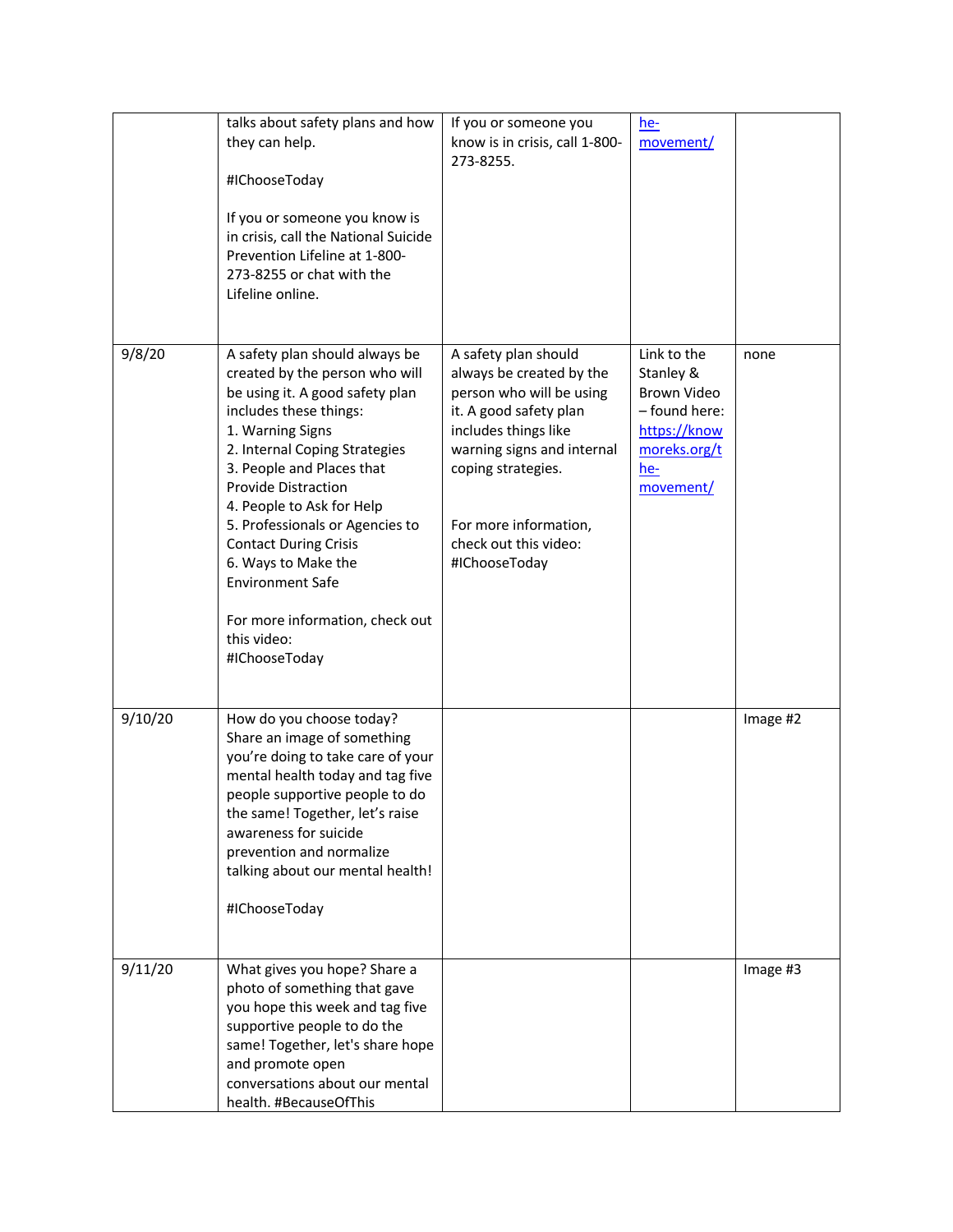| 9/14/20 | There are a few things we<br>should know about suicide in<br>order to be supportive and<br>create a safe environment for<br>others. In this video, Katrina<br>Jackson Breeden, LCMFT, shares<br>a few things we need to<br>understand in order to support<br>our loved ones.<br>#IChooseToday                   | Same as Facebook | Link to 5<br>Things to<br>Consider<br>$Video -$<br>found here:<br>https://know<br>moreks.org/t<br>he-<br>movement/           |          |
|---------|-----------------------------------------------------------------------------------------------------------------------------------------------------------------------------------------------------------------------------------------------------------------------------------------------------------------|------------------|------------------------------------------------------------------------------------------------------------------------------|----------|
| 9/15/20 | It can feel difficult to find people<br>we can speak openly about our<br>mental health with, but creating<br>meaningful connections with<br>others is so important for our<br>well-being. How do we find safe<br>people? Katrina Jackson<br>Breeden, LCMFT, shares some<br>tips.<br>#IChooseToday               | Same as Facebook | Link to Being<br>a Safe Person<br>for Yourself<br>video - found<br>here:<br>https://know<br>moreks.org/t<br>he-<br>movement/ |          |
| 9/16/20 | What does it mean to be a safe<br>person for others? Here are<br>some tips to help you show up<br>for others with compassion.<br>#IChooseToday                                                                                                                                                                  | Same as Facebook | Link to Being<br>a Safe Person<br>for Others<br>video - found<br>here:<br>https://know<br>moreks.org/t<br>he-<br>movement/   |          |
| 9/17/20 | How do you choose today?<br>Share an image of something<br>you're doing to take care of your<br>mental health today and tag five<br>people supportive people to do<br>the same! Together, let's raise<br>awareness for suicide<br>prevention and normalize<br>talking about our mental health!<br>#IChooseToday | Same as Facebook |                                                                                                                              | Image #2 |
| 9/18/20 | What gives you hope? Share a<br>photo of something that gave<br>you hope this week and tag five<br>supportive people to do the<br>same! Together, let's share hope<br>and promote open                                                                                                                          | Same as Facebook |                                                                                                                              | Image #3 |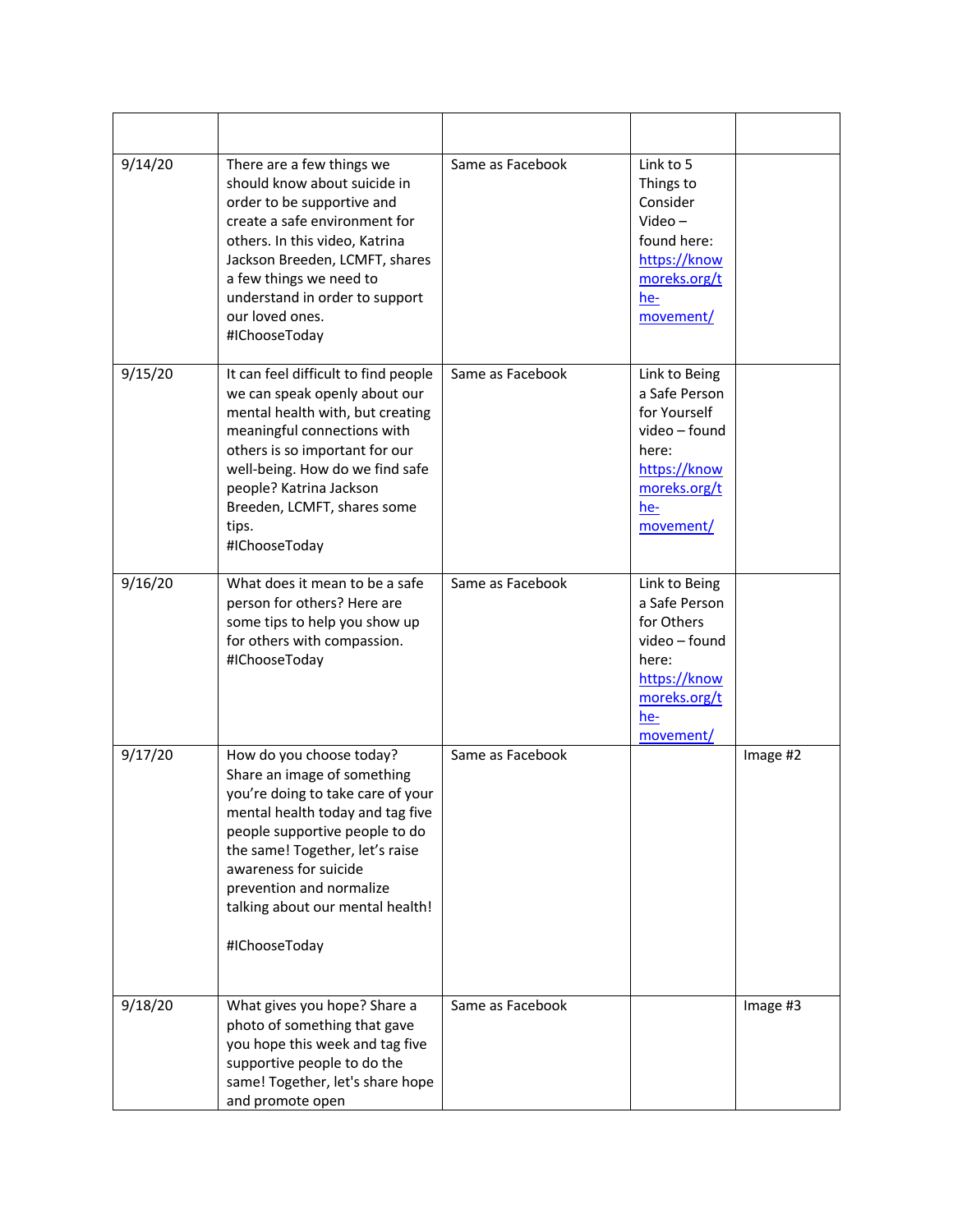|         | conversations about our mental<br>health. #BecauseOfThis                                                                                                                                                                                                                                                        |                  |                                                                                                                         |          |
|---------|-----------------------------------------------------------------------------------------------------------------------------------------------------------------------------------------------------------------------------------------------------------------------------------------------------------------|------------------|-------------------------------------------------------------------------------------------------------------------------|----------|
| 9/21/20 | What does it mean to create<br>safe living spaces? Dr. Jason<br>Deselms talks to us about what<br>safe living means and how we<br>can prepare for a crisis before it<br>happens.<br>#IChooseToday                                                                                                               | Same as Facebook | Link to Safe<br>Living video-<br>found here:<br>https://know<br>moreks.org/t<br>he-<br>movement/                        |          |
| 9/22/20 | Safely storing any weapons in<br>your home can dramatically<br>reduce suicide risk. Check out<br>this video to learn what safe<br>storage look like.<br>#IChooseToday                                                                                                                                           | Same as Facebook | Link to Safe<br>Storage of<br>Weapons<br>video - found<br>here:<br>https://know<br>moreks.org/t<br>he-<br>movement/     |          |
| 9/23/20 | Did you know safe storage of<br>medications can reduce suicide<br>rates? Check out this video to<br>learn more about this simple,<br>important practice.<br>#IChooseToday                                                                                                                                       | Same as Facebook | Link to safe<br>storage of<br>medications<br>video - found<br>here:<br>https://know<br>moreks.org/t<br>he-<br>movement/ |          |
| 9/24/20 | How do you choose today?<br>Share an image of something<br>you're doing to take care of your<br>mental health today and tag five<br>people supportive people to do<br>the same! Together, let's raise<br>awareness for suicide<br>prevention and normalize<br>talking about our mental health!<br>#IChooseToday | Same as Facebook |                                                                                                                         | Image #2 |
| 9/25/20 | What gives you hope? Share a<br>photo of something that gave<br>you hope this week and tag five<br>supportive people to do the<br>same! Together, let's share hope<br>and promote open<br>conversations about our mental<br>health. #BecauseOfThis                                                              | Same as Facebook |                                                                                                                         | Image #3 |